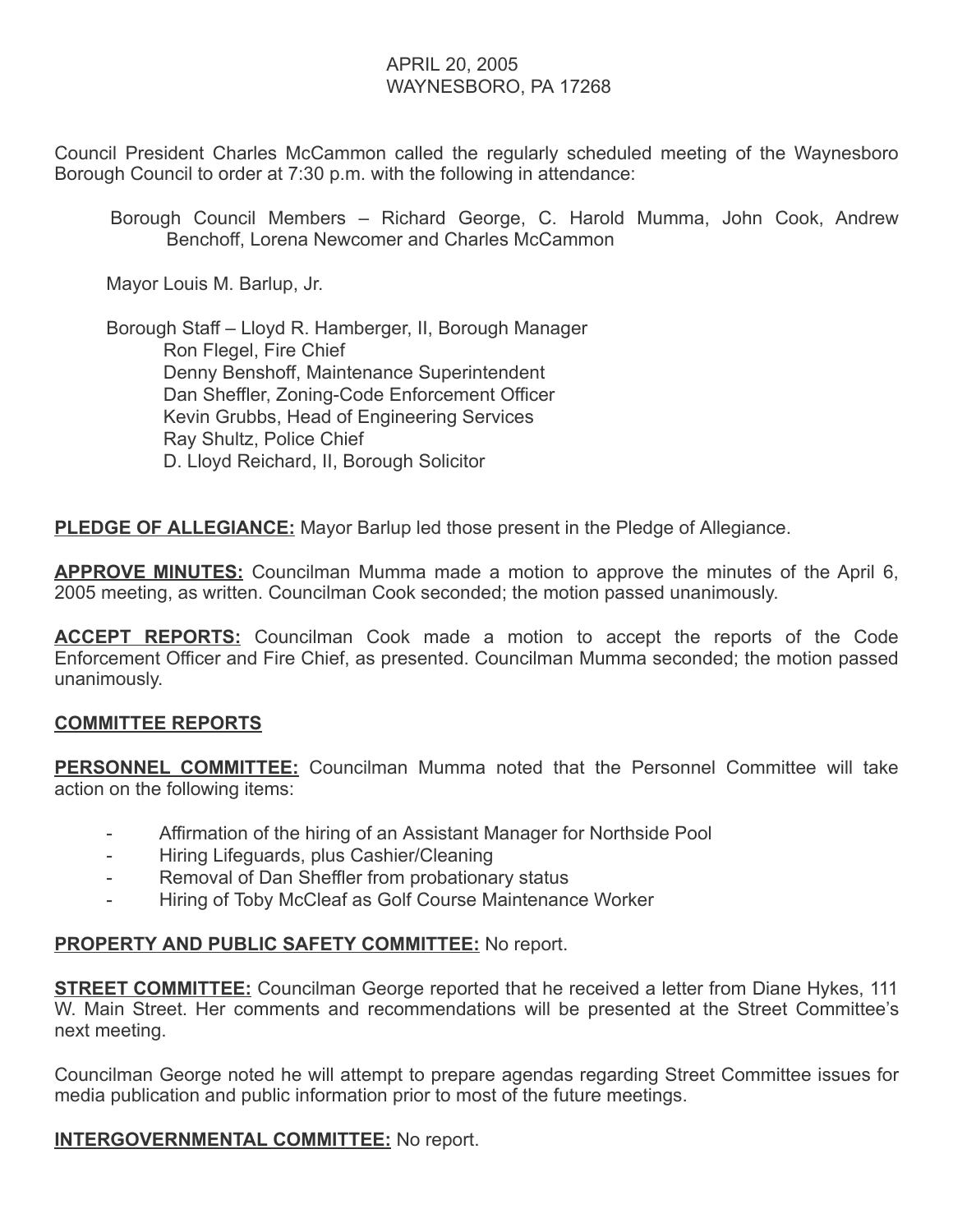**DOWNTOWN REVITALIZATION AND FINANCE COMMITTEE:** No report. Councilman Cook noted that the Committee's meeting scheduled for the following Monday (04/25) has been canceled.

### MAYOR'S REPORT: The Mayor's Report was as follows -

"As a Rotarian I'm proud to call to your attention to the digital calendar-of- events sign at Roadside and Main. This is one of Rotary's projects for Waynesboro in celebration of the 100<sup>th</sup> anniversary of the founding of Rotary. This is the 85<sup>th</sup> year since the Rotary Club was first established in Waynesboro. I'm certain you already know that the local Rotary's major project is the establishment of the park in southwest Waynesboro. Civic-minded volunteers can contribute much.

Some of you probably visited the newly reopened Henicle's Market. It is always a pleasure to see a business rebuild after a disastrous fire and come back better than before. There were many friends and customers there on opening day to welcome Kerry Bumbaugh and his staff back into the business family.

I presided at a 50<sup>th</sup> anniversary celebration for Bob and Ann McBride. At the request of their grandson, I led them in a reaffirmation of their vows. This is always one of the pleasant parts of my duties as mayor."

**PUBLIC COMMENT - ITEMS ON AGENDA:** Frank Bitner, 842 Anthony Avenue, apologized to Borough representatives – several weeks ago, he had mentioned a handicapped parking space on S. Potomac Street beyond Fourth Street which does not exist. Accordingly, he rescinded his statement regarding that matter.

VOTING ON ITEMS FROM COMMITTEE REPORTS: Councilman Mumma made a motion to remove Dan Sheffler (Zoning-Code Enforcement Officer) from probation and place him on permanent employee status. Councilman Cook seconded; the motion passed unanimously.

Councilman Mumma made a motion to affirm the hiring of additional pool staff as follows:

Assistant Manager: Stephanie Behnke

Lifeguards: Erin Rock (Head Lifeguard), Jared Rhodes, Shelby Smith, Miles Nelson, Caroline Clark and Jeremiah Mallin

Cashier/Cleaning: Contessa Simmers

Councilman Cook seconded; the motion passed unanimously.

Councilman Mumma made a motion to hire Toby McCleaf as Golf Course Maintenance Worker. Councilman Benchoff seconded; the motion passed unanimously.

### UNFINISHED BUSINESS

**SUMMER JUBILEE:** Mr. Hamberger presented requests received from the Summer Jubilee Committee. Police Chief Shultz has reviewed the correspondence and noted no problems. It was noted that their requests for this year are basically the same as last year. Councilman George made a motion to approve the requests for the Summer Jubilee Committee, as presented. Councilman Benchoff seconded; the motion passed unanimously.

**OTTERBEIN UB CHURCH 5K FUN RUN/WALK:** A request was presented from the Otterbein UB Church for a 5K Fun Run/Walk to be held on May 14<sup>th</sup>. Mr. Hamberger noted that a vast majority of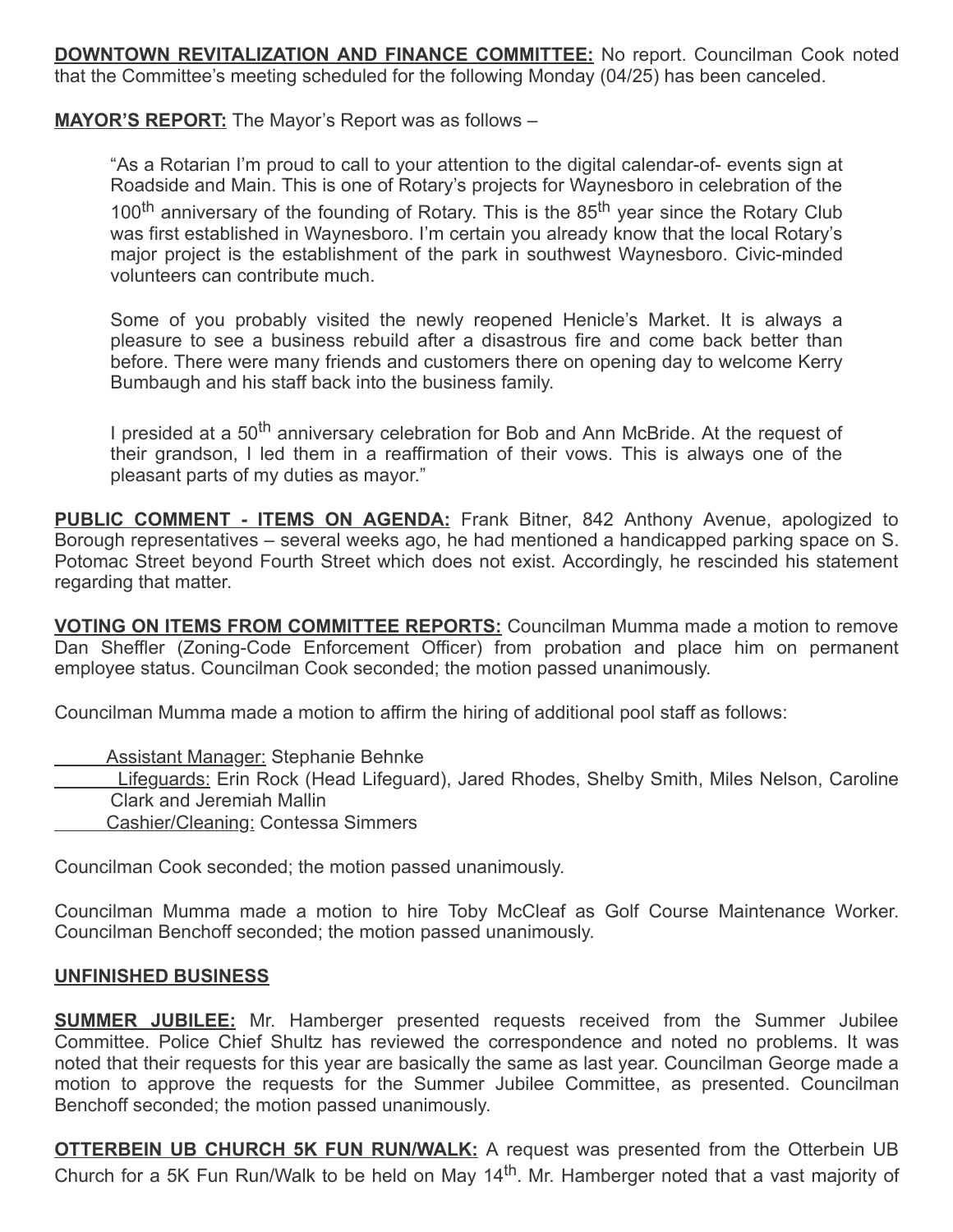the event will take place in Washington Township, and Police Chief Shultz noted no problems. Councilman Cook made a motion to approve the request. Councilwoman Newcomer seconded. Councilman George suggested that Chief Shultz contact Washington Township's Police Chief to coordinate traffic control, etc. A vote was then called and the motion passed unanimously.

# NORTHSIDE POOL RULES/REGULATIONS, JOB DESCRIPTIONS AND EMPLOYEES MANUAL:

Mr. Hamberger noted that the Recreation Board has been reviewing various documents with regard to Northside Pool. They have provided updated job descriptions for the positions of Manager, Assistant Manager, Lifeguards and Cashiers; developed an Employees' Manual; and established disciplinary procedures to be included in the current Rules and Regulations. Those items were presented to Council for their review and approval. Discussion ensued regarding appropriate disciplinary procedures for various scenarios, and Councilman George suggested that the Pool Manager provide recommendations for any necessary modifications she deems necessary at the end of the season. Councilman George then made a motion to approve the documents, as presented. Councilwoman Newcomer seconded; the motion passed unanimously.

**LOAN FOR STREET PROJECTS:** Mr. Hamberger noted that the Borough's bond counsel has recommended proceeding with the submission of an application to the Pennsylvania Infrastructure Bank through PENNDOT. They have quoted a fixed rate of one-half of prime (less than 3%) for 1.3 million dollars for a ten-year loan. Councilman George made a motion to authorize the Borough Manager to prepare and submit an application to PIB, as indicated. Councilman Benchoff seconded; the motion passed unanimously.

RESCHEDULE PUBLIC HEARING (REZONING - DICKINSON AVENUE): Kevin Grubbs noted that he received a request from Margaret Honodel to rezone a parcel on Dickinson Avenue (this was described at the last Council meeting). Sufficient time was needed for proper advertisement, as well as a comment period for the Franklin County Planning Commission; and he suggested scheduling a hearing on May 4<sup>th</sup> at 7:15 p.m. Council concurred.

### NEW BUSINESS

**BID FOR POOL CHEMICALS:** Mr. Hamberger noted that the only bid received was from Aqua Chemical Supply. He recommended awarding the bid for Sodium Hypochlorite Solution to them, based on their bid of \$1.42/gallon for bulk delivery and \$2.14/gallon for 15-gallon Dell-drum. Councilman Cook made a motion to award the bid as indicated by the Borough Manager. Councilman Mumma seconded; the motion passed unanimously.

**LAND DEVELOPMENT (JOHN & BARBARA PERSUN):** Kevin Grubbs presented drawings and information regarding a proposed Land Development for John and Barbara Persun (for the former Hoover House) on W. Main Street. He noted that the Waynesboro Planning Commission recommended approval of the plan, with a stipulation that lease agreements with the property owners providing off-site parking are on record. Mr. Grubbs added that he has received copies of the lease agreements and they will be recorded with the land development plans. Councilman Cook made a motion to approve the Land Development Plan for John and Barbara Persun, as presented. Councilman George seconded. Discussion followed regarding access to the parking areas. Mr. Grubbs noted that patrons will access the parking areas via the public alleyways. A vote was then called, and the motion passed unanimously.

**LAND DEVELOPMENT (COLD SPRING ESTATES - PHASE 9):** Kevin Grubbs reported that Zaiger Builders submitted a Land Development Plan for Phase 9 of Cold Spring Estates (20 units). The Waynesboro Planning Commission reviewed the plans at their last meeting and recommended approval. The Franklin County Planning Commission reviewed the plans and offered no comments.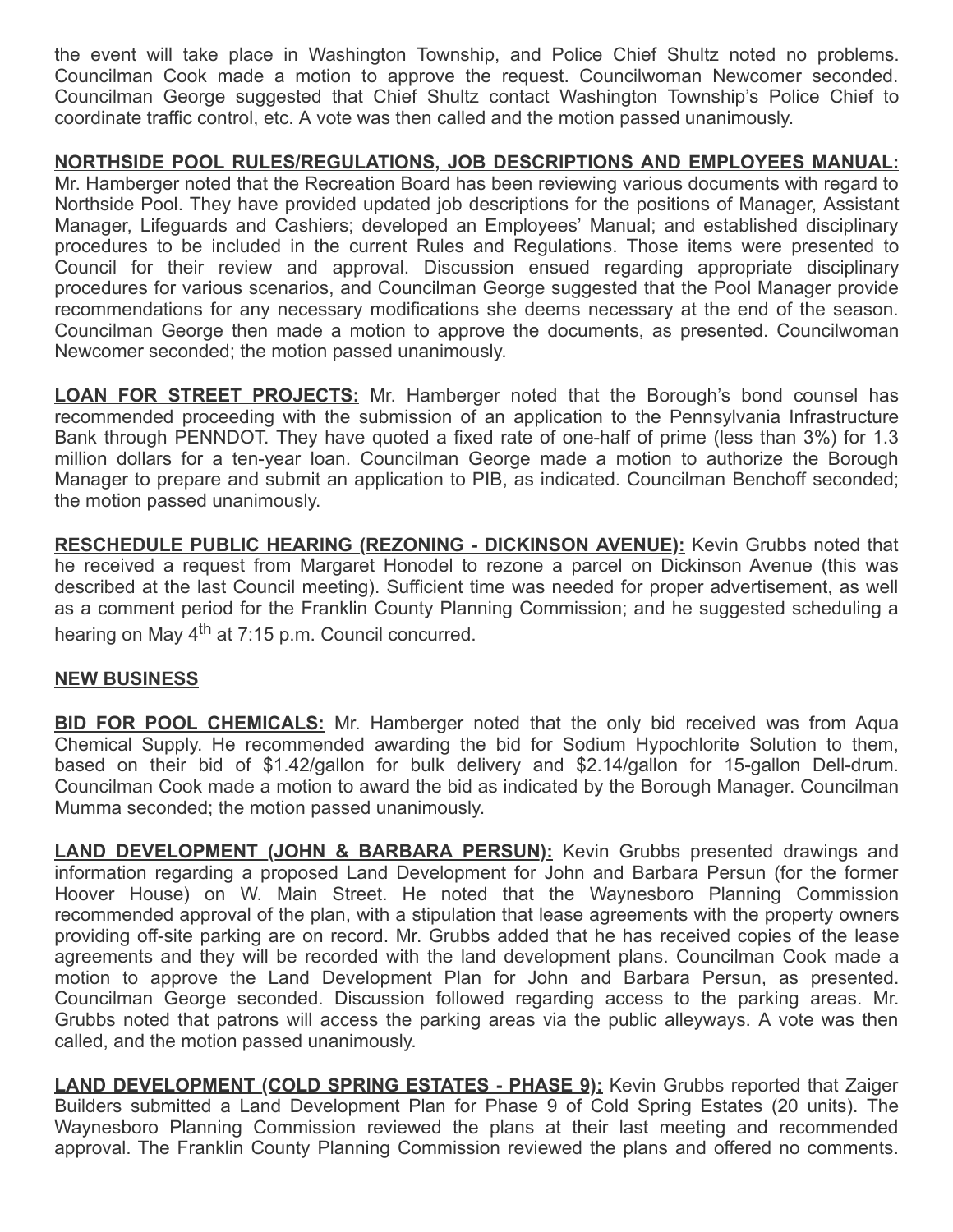Councilman Cook made a motion to approve the Land Development Plan for Cold Spring Estates - Phase 9., as presented. Councilman George seconded; the motion passed unanimously.

**LAND DEVELOPMENT (RED ROOF 3 - E. SIXTH STREET):** Kevin Grubbs stated that the Waynesboro Planning Commission reviewed the plans for Red Roof 3 and several revisions were required. Those were completed and the plans re-submitted (and recommended for approval) at the Planning Commission's last meeting. Councilman Mumma asked for clarification on stormwater run-off at the property, and Kevin Grubbs explained the process. He added that their Stormwater Management Plan was reviewed and approved by Dennis Black Engineering. Councilwoman Newcomer noted concern regarding lighting at the site and any impact it may have on adjoining properties. Mr. Grubbs stated that the lighting cannot reflect onto neighboring properties, and a 10' buffer strip will be provided. Councilman George made a motion to approve the Land Development Plan for Red Roof 3, as presented. Councilwoman Newcomer seconded; the motion passed 5-0 (Councilman Benshoff abstained).

PRELIMINARY PLAN REVIEW (BRIM BUILDERS & DEVELOPERS - HOLLENGREEN PRD): Kevin Grubbs reported that, after several months of review and revisions, the Waynesboro Planning Commission has recommended approval of the preliminary plan for the Hollengreen PRD. A few contingencies were attached, as follows: All state and county permits must be approved and received by the Planning Commission prior to the start of the final plan review phase; the bridge design plans are approved by the Borough's consultant structural engineer. No land development may commence and no permits will be issued by the Borough until items A & B are in compliance. Water and sewer issues are being handled by the WBA. Following the Planning Commission's recommendation for

approval, Council has 45 days (May 26<sup>th</sup>) to take action on the plan, and a public hearing must be held before a decision is made. Councilman George questioned if items mentioned in the 03/05/05 correspondence from the Franklin County Planning Commission have been completed. Kevin Grubbs

stated they have been. It was suggested that the hearing be held on Wednesday, May 11<sup>th</sup>, at 7:00 p.m. Council concurred.

PUBLIC IN ATTENDANCE - NON-AGENDA ITEMS: Frank Bitner noted that there are eight (8) individuals on the stage, but there are only five (5) microphones. He requested that members speak louder, as it is difficult to hear them from the audience.

**SINGLE-ITEM BULK PICK-UP:** Mr. Hamberger noted that Council tentatively authorized him to proceed with implementing the new single-item bulk pick-up program. He spoke with a representative from Waste Management who informed him that they do not recycle metals (and haven't been recycling them from the bi-annual Clean-Up Week for a long while). Individuals requesting pick-up of appliances containing freon should contact Waste Management to arrange for the special pick-up, at an additional cost (for example – a refrigerator would cost \$50.00 and other small appliances would cost \$40.00). Yard waste (tree limbs, etc.) will count as one item, but must bundled properly and weigh no more than 50 pounds. Tires will not be collected, as well as hazardous materials, as they are a major problem in landfills. The target start-up date is May 9th. Press releases will be prepared and distributed to local newspapers in the near future.

### FOR INFORMATION ONLY

INVITATION TO FRANKLIN COUNTY DRUG TASK FORCE 2005 SPRING BREAKFAST (MAY 6, 2005): Council members were invited to attend the Franklin County Drug Task Force's Annual Spring Breakfast on May 6<sup>th</sup>, at 8:00 a.m., at the Mountain Gate Family Restaurant in Waynesboro.

SCCAP CELEBRATION OF 40<sup>TH</sup> ANNIVERSARY: Correspondence was received from SCCAP regarding their upcoming 40<sup>th</sup> Anniversary Gala Banquet to be held on May 14<sup>th</sup>. Council instructed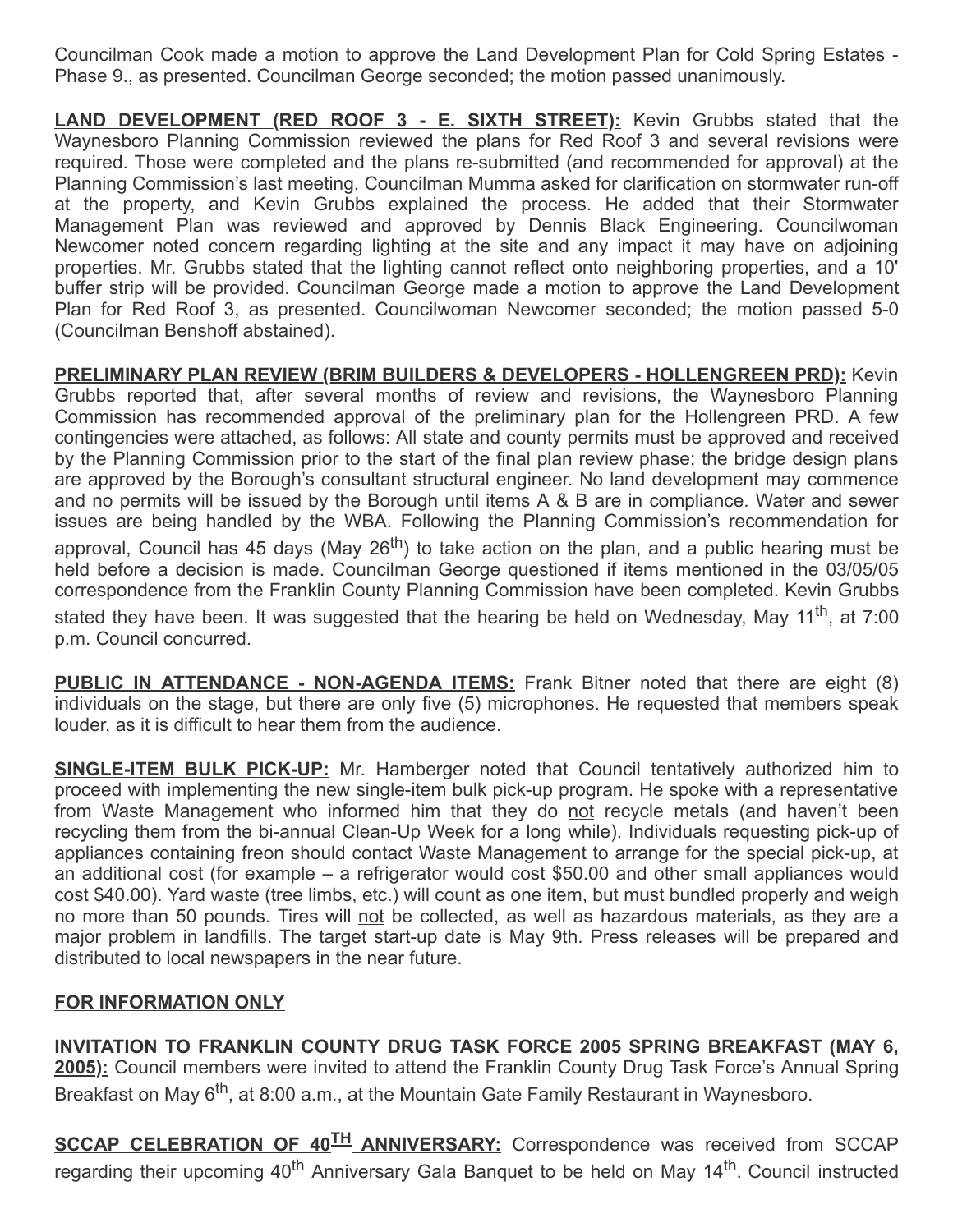Mr. Hamberger to prepare a resolution commending SCCAP for their years of service to the community.

**RETIREMENT DINNER – ARDIE WINTERS:** Mr. Hamberger reminded Council members of the upcoming retirement dinner for former Councilman Ardie Winters. The dinner will be held on Monday, April 25<sup>th</sup>, at 6:00 p.m., at the Parlor House Restaurant.

CHAMBER OF COMMERCE/PEN MAR DEVELOPMENT CORPORATION LUNCHEON PRESENTATION: Council members were invited to a luncheon presentation on the impact of the redevelopment of Fort Ritchie on the Greater Waynesboro host communities. The luncheon will be held on Thursday, May 5<sup>th</sup>, from noon until 1:30 p.m., in Lakeside Hall at Fort Ritchie. RSVP's must be received no later than April 29<sup>th</sup>.

Mr. Hamberger requested that Council hold an executive session at the end of the meeting to discuss a personnel matter.

**PAY BILLS:** Councilman Cook made a motion to approve the payment of Voucher Lists VL-05-10, 11 and 12. Councilman Mumma seconded; the motion passed unanimously.

COUNCIL AND STAFF COMMENTS: Dan Sheffler thanked Council for removing him from probationary status.

Kevin Grubbs stated that the Contract Documents for the street reconstruction projects have been completed. Advertisements for bid will be published the following week. The bids will be opened on May 17<sup>th</sup>, and recommendations for award will be presented to Council for action at their May 18<sup>th</sup> meeting. The anticipated completion date for the projects is August 1 $^{\sf st}.$ 

Councilman George complimented the employee(s) responsible for producing the Police Department's new brochure, noting that it is very informative and professional. Mr. George also thanked the residents who attended the Borough's recent "Town Meeting. Although the attendance was low, he felt it was a good thing to do. He is hopeful that meetings such as this will be conducted again in the future.

Council adjourned briefly at 8:17 p.m., and went to executive session at 8:25 p.m. Council reconvened to regular session at 8:30 p.m.

Councilman Cook made a motion to authorize the advertisement and hiring of a Truck Driver/Laborer and Summer Maintenance Workers in the Maintenance Department. Councilman Mumma seconded; the motion passed unanimously.

Councilman Mumma made a motion to grant Borough Manager Lloyd Hamberger a step increase to level 22D. Councilman Cook seconded; the motion passed unanimously.

Councilman George made a motion to appoint Allen Porter to the Zoning Hearing Board to fill an unexpired term thru January 1, 2007. Councilman Cook seconded; the motion passed unanimously.

Having no further business to discuss, the meeting adjourned at 8:38 p.m.

Respectfully Submitted,

Melinda S. Knott